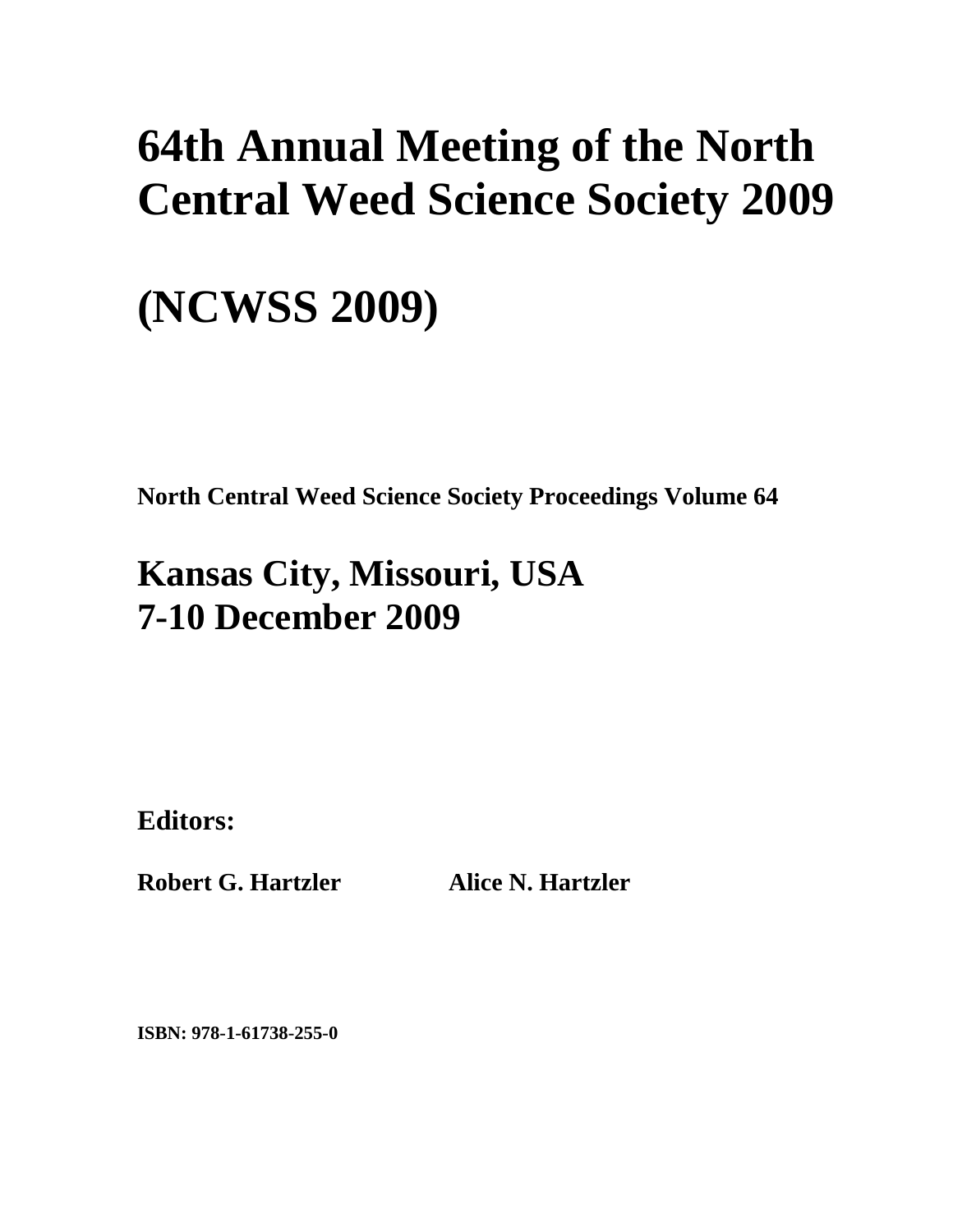**Printed from e-media with permission by:** 

Curran Associates, Inc. 57 Morehouse Lane Red Hook, NY 12571



**Some format issues inherent in the e-media version may also appear in this print version.** 

Copyright© (2009) by the North Central Weed Science Society All rights reserved.

Printed by Curran Associates, Inc. (2010)

For permission requests, please contact the North Central Weed Science Society at the address below.

North Central Weed Science Society 205 W. Boutz, Building 4, Suite 5 Las Cruces, New Mexico 88005

Phone: 575-527-1888 Fax: 575-527-8853

www.ncwss.org

#### **Additional copies of this publication are available from:**

Curran Associates, Inc. 57 Morehouse Lane Red Hook, NY 12571 USA Phone: 845-758-0400 Fax: 845-758-2634 Email: curran@proceedings.com Web: www.proceedings.com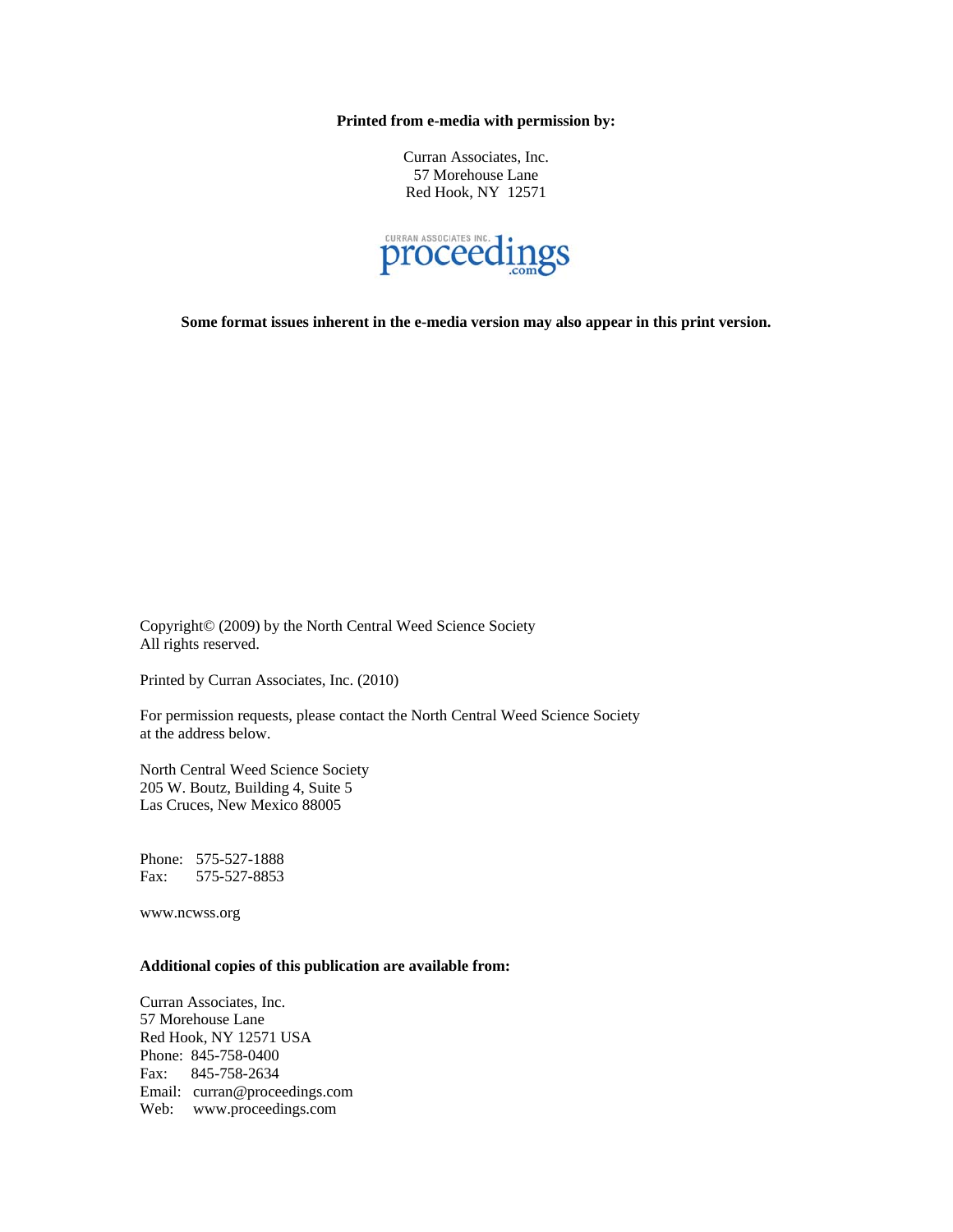# **TABLE OF CONTENTS**

#### **SECTIONS**

#### **AGRONOMIC CROPS**

| Does Glyphosate Influence Management of Rhizoctonia Crown and Root Rot in Glyphosate-Resistant                 |  |
|----------------------------------------------------------------------------------------------------------------|--|
| Kelly A. Barnett, Christy L. Sprague, William W. Kirk, Linda E. Hanson                                         |  |
| Response of Dry Bean to Preemergence and Postemergence Applications of Cloransulam-Methyl (2) 2                |  |
| Nader Soltani, Christy Shropshire, Peter H. Sikkema                                                            |  |
| <b>Impact of Tillage System and Application Timing of Postemergence Herbicides on Italian Ryegrass</b>         |  |
|                                                                                                                |  |
| James R. Martin, Charles R. Tutt, Dorothy L. Call                                                              |  |
|                                                                                                                |  |
| Brian M. Jenks, Gary P. Willoughby, Jordan L. Hoefing                                                          |  |
|                                                                                                                |  |
| Douglas E. Shoup                                                                                               |  |
|                                                                                                                |  |
| Ryan L. Hunt, Richard K. Zollinger                                                                             |  |
| Josh A. Tolson, J. D. Green, William W. Witt                                                                   |  |
|                                                                                                                |  |
| Meghan E. Edwards, J. D. Green, William W. Witt                                                                |  |
|                                                                                                                |  |
| Alexander J. Lindsey, Wesley J. Everman, Calvin F. Glaspie                                                     |  |
| Effect of Growth Media on Common Lambsquarters and Giant Ragweed Biotypes Response to                          |  |
|                                                                                                                |  |
| Jessica R. Schafer, Andrew M. Westhoven, Greg R. Kruger, Vince M. Davis, Steven G. Hallett, William G. Johnson |  |
|                                                                                                                |  |
| Eric K. Anderson, Aaron G. Hager, Thomas B. Voigt, German A. Bollero                                           |  |
| Chris Bruening, George Gogos, Robert Leskovsek, Santiago M. Ulloa, Stevan Z. Knezevic                          |  |
| Effect of Adjuvant, Spray Volume, and Rate on Dry Bean Desiccation with Saflufenacil (107) 14                  |  |
| Jordan L. Hoefing, Brian M. Jenks, Gary P. Willoughby, Richard K. Zollinger, Jerry L. Ries, Robert G. Wilson   |  |
| Interaction Between Soil Nitrogen and Imazamox on Palmer Amaranth Control in Sunflower (108)  16               |  |
| Amar S. Godar, Phillip W. Stahlman, J. Anita Dille                                                             |  |
|                                                                                                                |  |
| Jason M. Fisher, Jeff M. Stachler, John L. Luecke                                                              |  |
|                                                                                                                |  |
| Mark Renz                                                                                                      |  |
|                                                                                                                |  |
| Wesley J. Everman, Calvin F. Glaspie, Demitria Gavit, Jan Michael, Donald Penner                               |  |
|                                                                                                                |  |
| Jeff M. Stachler, John L. Luecke, Jason M. Fisher                                                              |  |
|                                                                                                                |  |
| Andrew R. Kniss                                                                                                |  |
| Robert G. Wilson, Gustavo M. Sbatella, Andrew R. Kniss                                                         |  |
| Interaction of Ethofumesate and Glyphosate for Weed Control in Glyphosate-Resistant Sugarbeet                  |  |
|                                                                                                                |  |
| Dennis C. Odero, Andrew R. Kniss                                                                               |  |
| Influence of Herbicide Application Timing on Winter Annual Grass Control in Winter Wheat (182)  25             |  |
| Dallas E. Peterson, Mark M. Claassen, Patrick W. Geier, Phillip W. Stahlman                                    |  |
| Management of Difficult to Control Grass Species with Mesosulfuron-methyl plus Propoxycarbazone                |  |
|                                                                                                                |  |
| Steven R. King, Mary D. Paulsgrove, Kevin B. Thorsness, Dean W. Maruska, Bradley E. Ruden, Charlie Hicks       |  |
|                                                                                                                |  |
| Kathrin Schirmacher, Scott B. Clewis, Peter C. Forster, Donald J. Porter, Stephen M. Schraer                   |  |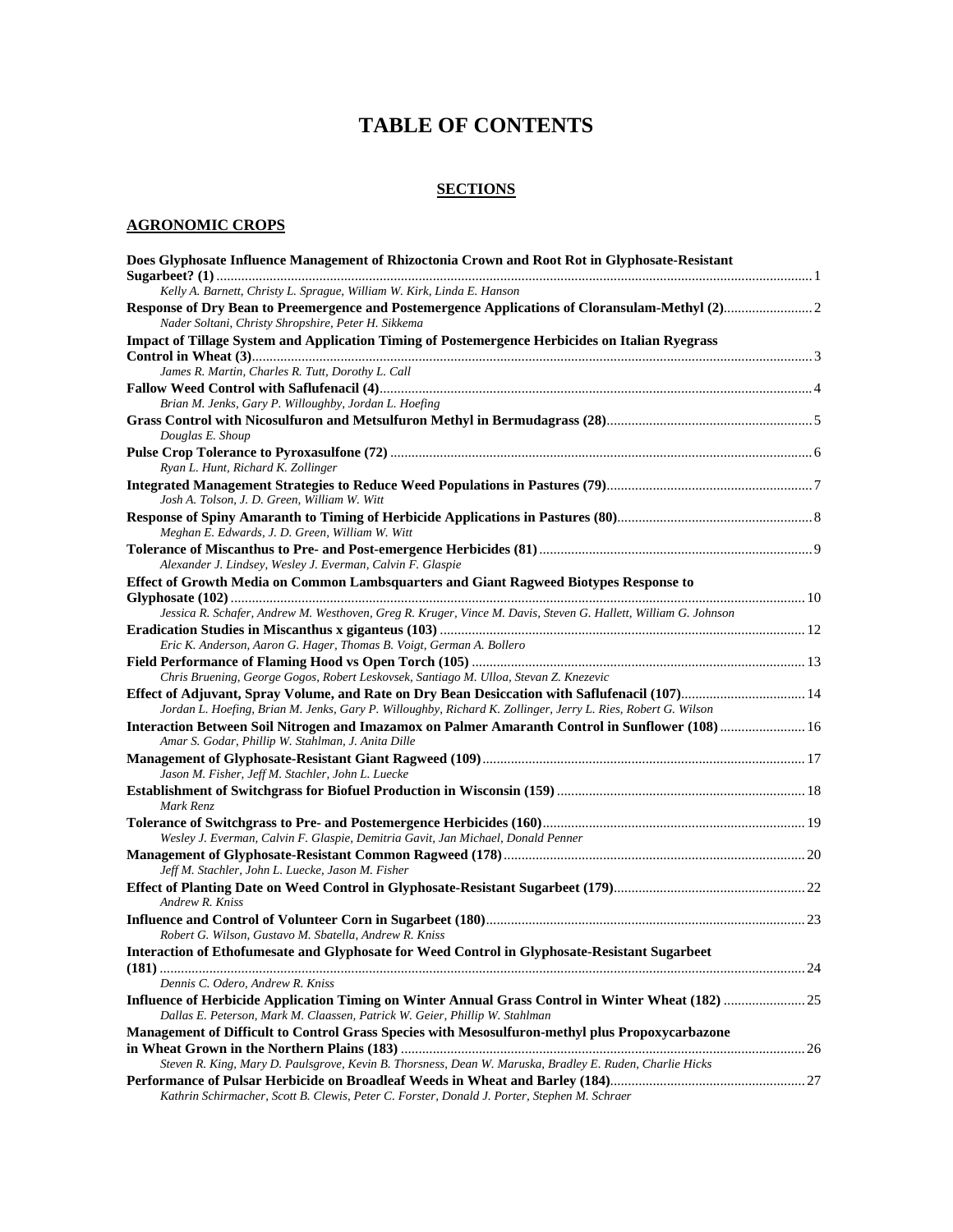| Patrick W. Geier, Phillip W. Stahlman, Dallas E. Peterson                                                    |  |
|--------------------------------------------------------------------------------------------------------------|--|
|                                                                                                              |  |
| Kevin B. Thorsness, Steven R. King, Dean W. Maruska, Mary D. Paulsgrove, Bradley E. Ruden, Michael C. Smith, |  |
| George S. Simkins, Mark A. Wrucke                                                                            |  |
|                                                                                                              |  |
| Gary A. Finn, D. C. Cummings, Monte R. Weimer, Jeffrey M. Ellis, Roger E. Gast, Steve P. Nolting, Patrick W. |  |

### **CORN AND SORGHUM**

*Geier, Douglas E. Shoup, Thomas F. Peeper, Phil Westra* 

| Crop Tolerance and Broadleaf Weed Efficacy for Combinations of Thiencarbazone Methyl and                                 |  |
|--------------------------------------------------------------------------------------------------------------------------|--|
|                                                                                                                          |  |
| Daniel K. Tiedemann, Bryan G. Young, Ronald F. Krausz, Joseph L. Matthews                                                |  |
| Laura E. Bast, Wesley J. Everman, Darryl D. Warncke                                                                      |  |
| Effect of Postemergence Herbicides on Field and Silage Corn Biomass Accumulation and Bio-energy                          |  |
|                                                                                                                          |  |
| Wesley J. Everman, Bradley J. Love, Jacob Gebhardt, Andrew J. Chomas                                                     |  |
| Comparison of Postemergence Herbicides in Corn with Resistance to Glyphosate and Glufosinate (8)  34                     |  |
| Mark M. Loux, Anthony F. Dobbels, William G. Johnson, Bryan G. Young, Chris Boerboom, Kevin Bradley, Aaron<br>G. Hager   |  |
|                                                                                                                          |  |
| Stevan Z. Knezevic, Avishek Datta, Jon Scott, Leo D. Charvat                                                             |  |
|                                                                                                                          |  |
| Eric J. Ott, Dawn E. Refsell, Trevor M. Dale, John A. Pawlak                                                             |  |
| Mark A. Peterson, David M. Simpson, Cory Cui, Eric F. Scherder, David C. Ruen, John S. Richburg, Sam M.                  |  |
| Ferguson, Patricia L. Prasifka, Terry R. Wright                                                                          |  |
| Evaluation of the Potential for an Organophosphate Interaction in Optimum ® GAT ® versus                                 |  |
|                                                                                                                          |  |
| Kevin R. Schabacker, Larry H. Hageman, Charles E. Snipes, David W. Saunders                                              |  |
|                                                                                                                          |  |
| Sara K. Carter, Charles H. Slack, Helen A. Flanigan                                                                      |  |
|                                                                                                                          |  |
| Peter H. Sikkema, Christy Shropshire, Nader Soltani                                                                      |  |
|                                                                                                                          |  |
| Bryan M. Jensen, Chris Boerboom, Tim L. Trower                                                                           |  |
| Santiago M. Ulloa, Avishek Datta, Stevan Z. Knezevic, Chris Bruening, George Gogos, Goran Malidza, Robert                |  |
| Leskovsek                                                                                                                |  |
|                                                                                                                          |  |
| Ryan M. Terry, Paul T. Marquardt, William G. Johnson, Mark M. Loux                                                       |  |
| Grass Efficacy with Thiencarbazone Methyl and Combinations with Tembotrione as Influenced by                             |  |
|                                                                                                                          |  |
| Daniel K. Tiedemann, Bryan G. Young, Ronald F. Krausz, Joseph L. Matthews                                                |  |
|                                                                                                                          |  |
| David Carruth, Richard K. Zollinger, Chris Boerboom, Michael Moechnig, Tom Hoverstad                                     |  |
| Quizalofop Efficacy on Acetyl-Coenzyme A Carboxylase Resistant Grain Sorghum as Affected by                              |  |
| M. Joy M. Abit, Kassim Al-Khatib, Phillip W. Stahlman, Patrick W. Geier                                                  |  |
| Benchmark Study: Seedbank Emergence Patterns in Best Management Practices Fields Versus                                  |  |
|                                                                                                                          |  |
| Robert G. Wilson, Stephen C. Weller, Bryan G. Young, David L. Jordan, Micheal D. K. Owen, Philip Dixon, David<br>R. Shaw |  |
|                                                                                                                          |  |
| Ryan D. Lins, Gordon D. Vail, Carroll M. Moseley                                                                         |  |
| Isoxaflutole + Cyprosulfamide, Thiencarbazone + Isoxaflutole + Cyrosulfamide: Performance in                             |  |
|                                                                                                                          |  |

*Kevin K. Watteyne, Tate Castillo, John R. Hinz, Brent Philbrook, James R. Bloomberg*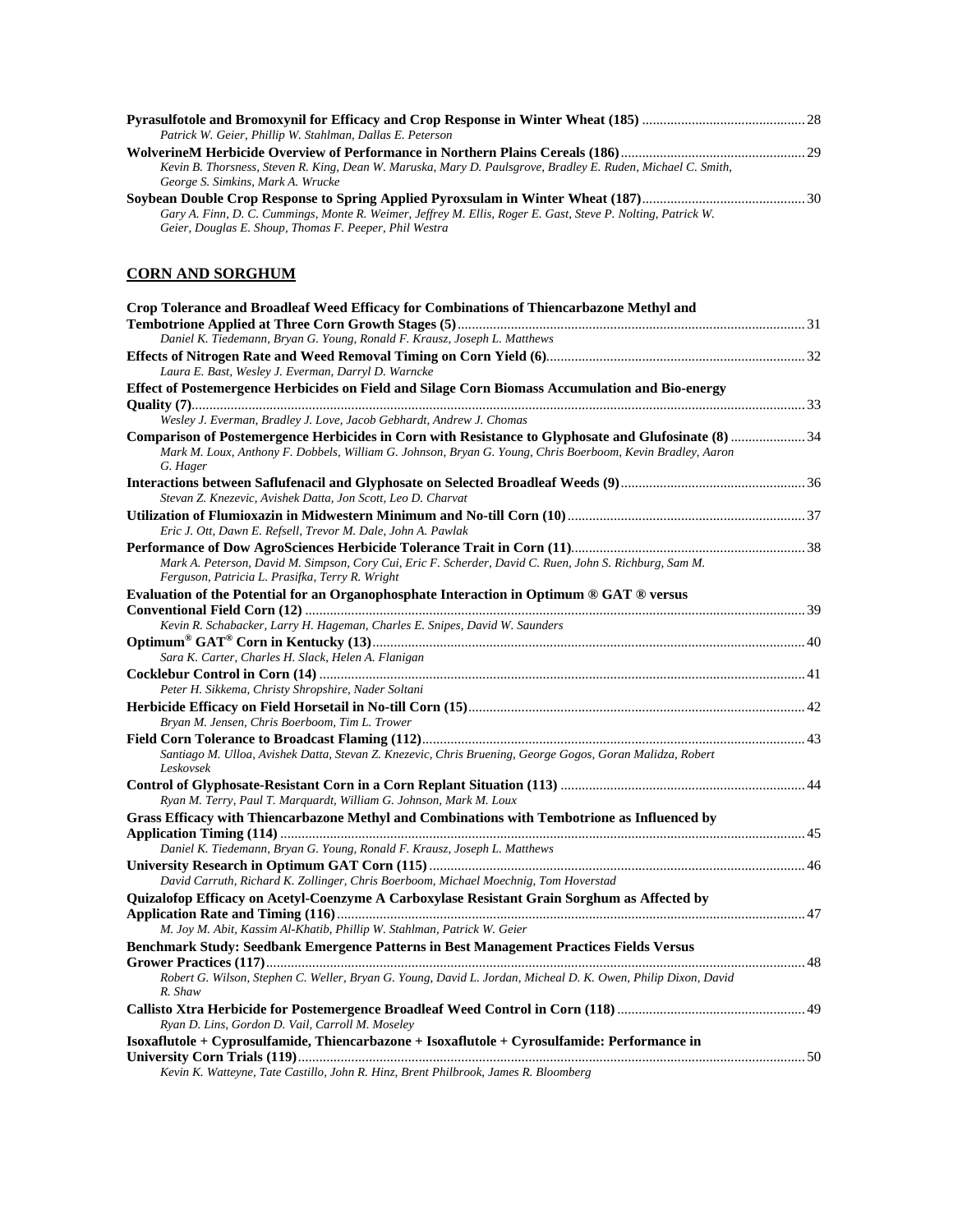| Control of Glyphosate-Resistant and Susceptible Weeds with 2,4-D Alone or in Tank Mixes with                                                     |  |
|--------------------------------------------------------------------------------------------------------------------------------------------------|--|
| Eric F. Scherder, Marvin E. Schultz, Mark A. Peterson, Jeffrey M. Ellis, Scott C. Ditmarsen, Kevin Bradley, Reid<br>J. Smeda, William G. Johnson |  |
| David E. Hillger, Marvin E. Schultz, Dave C. Ruen, Bruce E. Maddy, A. Stanley Culpepper, Mark M. Loux, Bryan                                     |  |
| G. Young<br>Thiencarbazone-Methyl + Tembotrione + Isoxadifen-Ethyl: A New Herbicide for Grass and                                                |  |
|                                                                                                                                                  |  |
| George S. Simkins, David Lamore, Jerry Hora, Brent Philbrook, James R. Bloomberg                                                                 |  |
|                                                                                                                                                  |  |
| Dean Grossnickle, Micheal D. K. Owen, James F. Lux, Damian Franzenburg                                                                           |  |
| Kevin L. Hahn, Keith D. Johnson, Larry H. Hageman, David W. Saunders                                                                             |  |
| <b>Pyrasulfotole and Bromoxynil, Potentially a New Herbicide for Weed Control in Grain Sorghum</b>                                               |  |
|                                                                                                                                                  |  |
| Curtis R. Thompson, Brian L. S. Olson, R. S. Currie, Patrick W. Geier, Phillip W. Stahlman, Nathan G. Lally, Alan<br>Schlegel                    |  |
| Sulfonylurea and Quizalofop Tolerance Traits in Sorghum - New Weed Management Tool for                                                           |  |
|                                                                                                                                                  |  |
| Robert N. Rupp, Douglas J. Meadows, David W. Saunders, Wayne J. Schumacher                                                                       |  |
| Phillip W. Stahlman, Patrick W. Geier, Leo D. Charvat                                                                                            |  |

# **SOYBEAN AND ALFALFA**

| Brandon M. Hulse, Kassim Al-Khatib, Phillip W. Stahlman, Dallas E. Peterson, Patrick W. Geier                                           |  |
|-----------------------------------------------------------------------------------------------------------------------------------------|--|
| Nader Soltani, Robert E. Nurse, Peter H. Sikkema                                                                                        |  |
| Evaluation of Herbicide Programs for the Control of Volunteer Glyphosate-Resistant and                                                  |  |
|                                                                                                                                         |  |
| Travis R. Legleiter, Eric B. Riley, Jimmy D. Wait, K. K. Payne, Kevin Bradley                                                           |  |
| Efficacy of Glufosinate Plus Fomesafen Mixtures on Giant Ragweed, Common Lambsquarters and                                              |  |
|                                                                                                                                         |  |
| Chad B. Brabham, William G. Johnson                                                                                                     |  |
|                                                                                                                                         |  |
| David K. Powell, Bryan G. Young, Doug J. Maxwell, Gordon K. Roskamp                                                                     |  |
|                                                                                                                                         |  |
| David M. Simpson, Cory Cui, Sam M. Ferguson, Brian D. Olson, Patricia L. Prasifka, John R. Richburg, David C.<br>Ruen, Eric F. Scherder |  |
| Effect of Nozzle Type and Application Volume for Annual Weed Control in Liberty-Link Soybean                                            |  |
|                                                                                                                                         |  |
| David A. Nicolai                                                                                                                        |  |
|                                                                                                                                         |  |
| Matthew J. Hardebeck, Andrew P. Robinson, William G. Johnson                                                                            |  |
|                                                                                                                                         |  |
| Andrew P. Robinson, William G. Johnson                                                                                                  |  |
|                                                                                                                                         |  |
| Damian Franzenburg, Micheal D. K. Owen, James F. Lux, Dean Grossnickle                                                                  |  |
| Effectiveness and Consistency of Tank-mix Partners with Glyphosate for Postemergence Applications                                       |  |
|                                                                                                                                         |  |
| David K. Powell, Bryan G. Young, Doug J. Maxwell, Gordon K. Roskamp                                                                     |  |
| <b>Optimum GAT Soybean: Herbicide Combinations for Pre-plant Burndown and Residual Weed</b>                                             |  |
|                                                                                                                                         |  |
| Nicholas V. Hustedde, Bryan G. Young, Joseph L. Matthews                                                                                |  |
| Molly M. Buckham, Christy L. Sprague                                                                                                    |  |
| Ryan S. Henry, Kiersten A. Wise, William G. Johnson                                                                                     |  |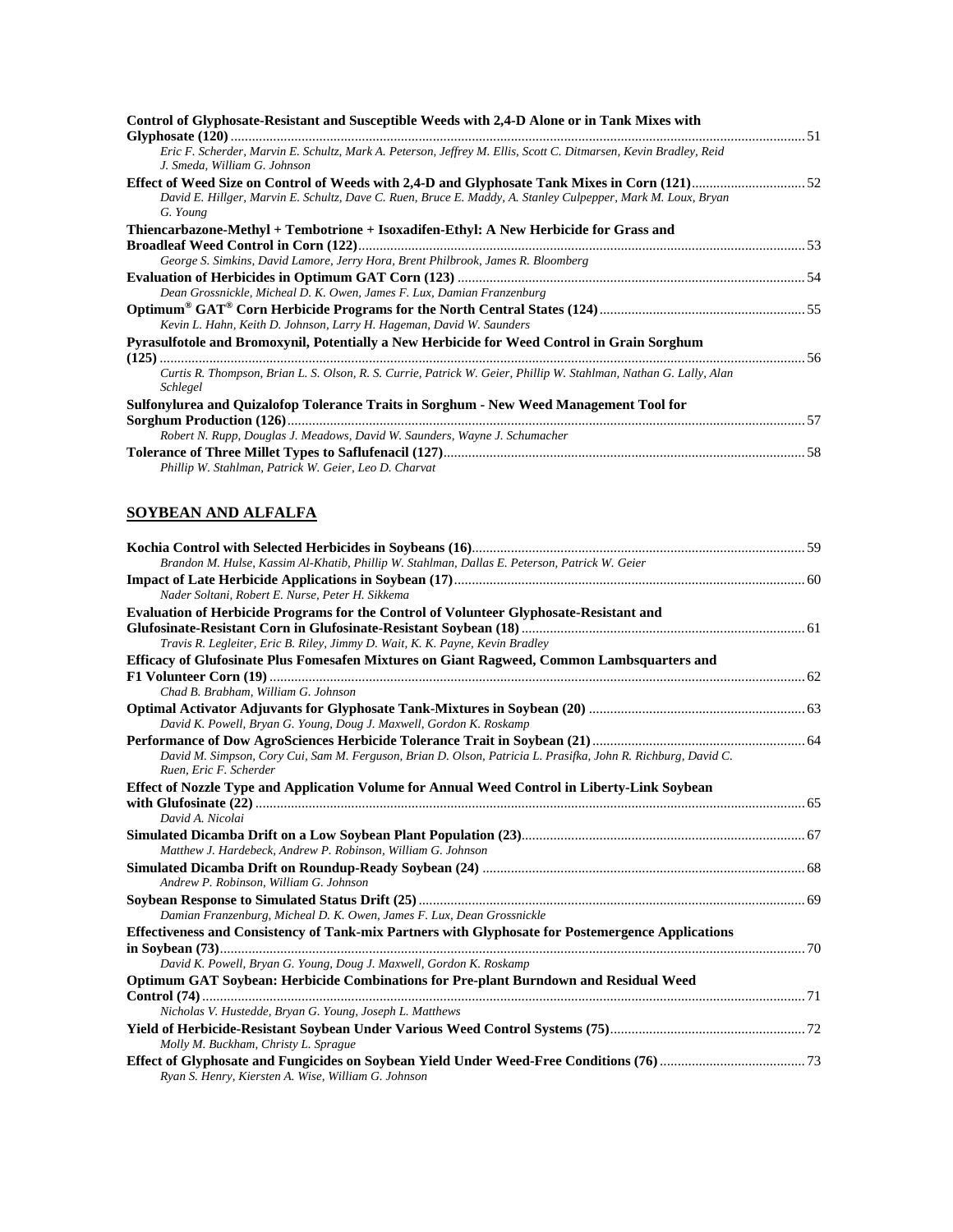| Competition of Transgenic Volunteer Corn with Soybean and the Implications for Weed and Insect |  |
|------------------------------------------------------------------------------------------------|--|
|                                                                                                |  |
| Paul T. Marquardt, Christian H. Krupke, William G. Johnson                                     |  |
|                                                                                                |  |
| Andrew P. Robinson, William G. Johnson, Jerry W. Keaton, David M. Simpson                      |  |
|                                                                                                |  |
| Dawn E. Refsell, Eric J. Ott, Trevor M. Dale, John A. Pawlak                                   |  |
|                                                                                                |  |
| Angela J. Kazmierczak, Richard K. Zollinger, Jerry L. Ries                                     |  |
|                                                                                                |  |
| Mark A. Waddington, Jayla R. Allen, Michael Weber                                              |  |
| Evaluation of Programs for the Management of Palmer Amaranth and Common Waterhemp in           |  |
| K. K. Payne, Eric B. Riley, Travis R. Legleiter, Jimmy D. Wait, Kevin Bradley                  |  |
| Optimum® GAT® Crops Herbicide Programs with Burndown plus Residual Activity for No-till        |  |
|                                                                                                |  |
| David W. Saunders, Susan K. Rick, Marsha J. Martin, Richard M. Edmund                          |  |
|                                                                                                |  |
| Mick F. Holm, James D. Harbour, Helen A. Flanigan, David W. Saunders                           |  |
|                                                                                                |  |
| Angela J. Kazmierczak, Richard K. Zollinger, Chris Boerboom, Michael Moechnig, J. Gunsolus     |  |
|                                                                                                |  |
| Alexander J. Lindsey, Andrew J. Chomas, Wesley J. Everman, Steven A. Gower                     |  |
|                                                                                                |  |
| Andrew J. Chomas, Timothy S. Dietz, James J. Kells, Wesley J. Everman                          |  |

### **HORTICULTURE CROPS**

| Preemergence Weed Control in Onion with Pendimethalin, Flumioxazin, Ethofumesate,                                                      |  |
|----------------------------------------------------------------------------------------------------------------------------------------|--|
|                                                                                                                                        |  |
| Chad M. Herrmann, Bernard H. Zandstra                                                                                                  |  |
|                                                                                                                                        |  |
| Collin P. Auwarter, Harlene M. Hatterman-Valenti                                                                                       |  |
|                                                                                                                                        |  |
| Harlene M. Hatterman-Valenti, Collin P. Auwarter                                                                                       |  |
| Santiago M. Ulloa, Avishek Datta, Stevan Z. Knezevic, Goran Malidza, Robert Leskovsek                                                  |  |
|                                                                                                                                        |  |
| Thomas T. Bauman, Michael D. White                                                                                                     |  |
| Christmas Tree and Weed Response to Herbicide Applications in First and Second Year Frasier Fir                                        |  |
| Ling Long Wei, Bernard H. Zandstra                                                                                                     |  |
| A Comparison of Full-, Split- and Micro-Rate Herbicide Treatments for Weed Management in Red                                           |  |
|                                                                                                                                        |  |
| Darren E. Robinson                                                                                                                     |  |
|                                                                                                                                        |  |
| Harlene M. Hatterman-Valenti, Collin P. Auwarter                                                                                       |  |
| Season-Long Weed Control in Tree Fruit with Preemergence and Postemergence Herbicides (163) 93<br>Rodney V. Tocco, Bernard H. Zandstra |  |
| Mark D. Parrish, R. Darren Unland, William J. Bertges                                                                                  |  |
| Chad M. Herrmann, Bernard H. Zandstra                                                                                                  |  |
| Calvin F. Glaspie, Wesley J. Everman, Christopher M. Long, Andrew J. Chomas                                                            |  |

### **APPLICATION AND EQUIPMENT**

| Chris Bruening, George Gogos, Santiago M. Ulloa, Stevan Z. Knezevic |  |
|---------------------------------------------------------------------|--|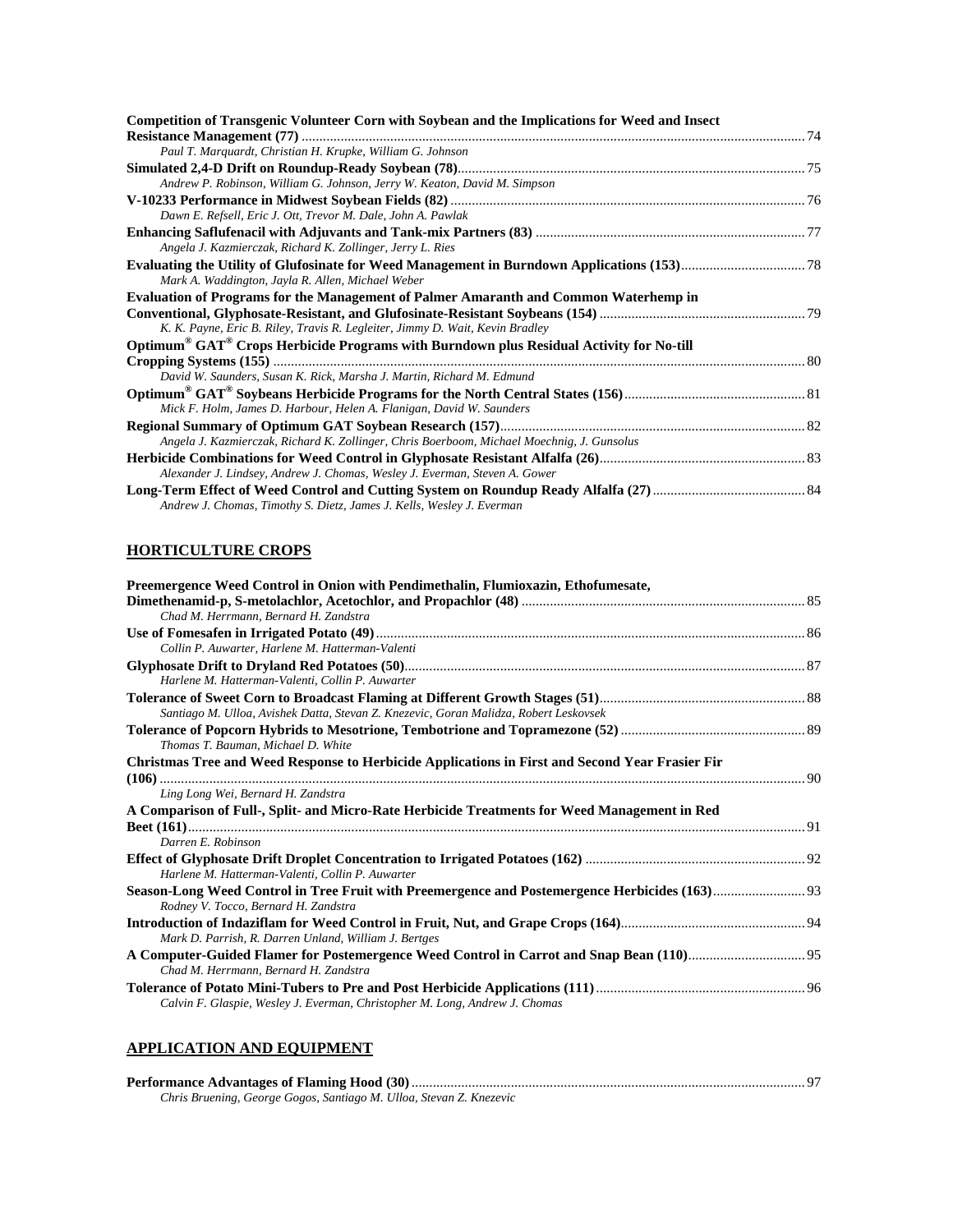| Response of Selected Crop and Weed Species to Propane Flaming as Influenced by Leaf Water                |  |
|----------------------------------------------------------------------------------------------------------|--|
|                                                                                                          |  |
| Santiago M. Ulloa, Avishek Datta, Stevan Z. Knezevic, Chris Bruening, George Gogos, Timothy J. Arkebauer |  |
|                                                                                                          |  |
| Mark Bernards, Richard K. Zollinger, Bryan G. Young, R. Scott Tann, Howard Stridde                       |  |
|                                                                                                          |  |
| Robert E. Wolf, Dallas E. Peterson                                                                       |  |
|                                                                                                          |  |
| Gregory K. Dahl, Joe V. Gednalske, Eric Spandl                                                           |  |
|                                                                                                          |  |
| Richard K. Zollinger                                                                                     |  |
|                                                                                                          |  |
| Robert N. Klein                                                                                          |  |

### **EXTENSION**

| Doctor of Plant Health: A new Inter-Disciplinary Program for Plant Health Practitioners (33)  105<br>Gary L. Hein, John L. Lindquist, Mark Bernards, Lowell Sandell      |  |
|--------------------------------------------------------------------------------------------------------------------------------------------------------------------------|--|
|                                                                                                                                                                          |  |
| Utilization of Sequential Herbicide Applications and Herbicide Tankmix Components to Improve                                                                             |  |
| Lisa M. Behnken, Ryan P. Miller, Fritz R. Breitenbach, J. Gunsolus                                                                                                       |  |
| <b>Comparison of Preemergence and Postemergence Herbicide Programs Utilizing Best Management</b>                                                                         |  |
| Practice Rates of Atrazine or Atrazine Replacements in Field Corn at Rochester, Minnesota (36) 107<br>Lisa M. Behnken, Ryan P. Miller, Fritz R. Breitenbach, J. Gunsolus |  |
| Convenience and Simplicity: An Illusion and Detriment to Integrated Weed Management (37) 109<br>Micheal D. K. Owen, Chris Boerboom, Christy L. Sprague                   |  |
| Benchmark Study: Perspectives on Glyphosate-Resistant Crops and the Sustainability of Chemical                                                                           |  |
|                                                                                                                                                                          |  |
| Micheal D. K. Owen, Bryan G. Young, David R. Shaw, Robert G. Wilson, David L. Jordan, Stephen C. Weller,<br><b>Philip Dixon</b>                                          |  |
| Benchmark Study: Variation in Weed Management Tactics Implemented in Glyphosate-Resistant                                                                                |  |
| Bryan G. Young, Joseph L. Matthews, David L. Jordan, Micheal D. K. Owen, David R. Shaw, Stephen C. Weller,<br>Robert G. Wilson, William G. Johnson                       |  |
| Benchmark Study: Impact of Glyphosate-Resistant Crops on Weed Population Density (166) 112                                                                               |  |
| Stephen C. Weller, Micheal D. K. Owen, Bryan G. Young, David R. Shaw, Robert G. Wilson, David L. Jordan,<br><b>Philip Dixon</b>                                          |  |
|                                                                                                                                                                          |  |
| Peter H. Sikkema, Francois J. Tardif, Christy Shropshire, Nader Soltani                                                                                                  |  |
| Results from a 2008 Survey to Determine the Distribution of Glyphosate-Resistant Weeds in Missouri                                                                       |  |
| Kevin Bradley, K. K. Payne, Eric B. Riley, Travis R. Legleiter, Jimmy D. Wait                                                                                            |  |
| Changes in the Occurrence of Common Milkweed in Iowa Crop Fields in the Past Decade (169) 115<br>Robert G. Hartzler                                                      |  |
|                                                                                                                                                                          |  |
| Lloyd W. Murdock, James H. Herbek, James R. Martin                                                                                                                       |  |
|                                                                                                                                                                          |  |
| Tim L. Trower, Chris Boerboom, Dave E. Stoltenberg, Ken R. Bradbury, Richard C. Graham                                                                                   |  |
| Spring Wheat Injury Associated with Glyphosate Contamination of ALS-Inhibiting Herbicides (172) 19<br>Michael Moechnig, David A. Vos, Jill K. Alms, Darrell L. Deneke    |  |

# **HERBICIDE PHYSIOLOGY**

| Chance W. Riggins, Patrick J. Tranel, Yanhui Peng, C. Neal Stewart Jr.                 |  |
|----------------------------------------------------------------------------------------|--|
| Introducing Ouad-Stack Waterhemp: Populations Containing Individuals Resistant to Four |  |
|                                                                                        |  |
| Michael S. Bell, Patrick J. Tranel, Aaron G. Hager                                     |  |
|                                                                                        |  |
| Rachel K. Bethke, Wesley J. Everman, Donald Penner                                     |  |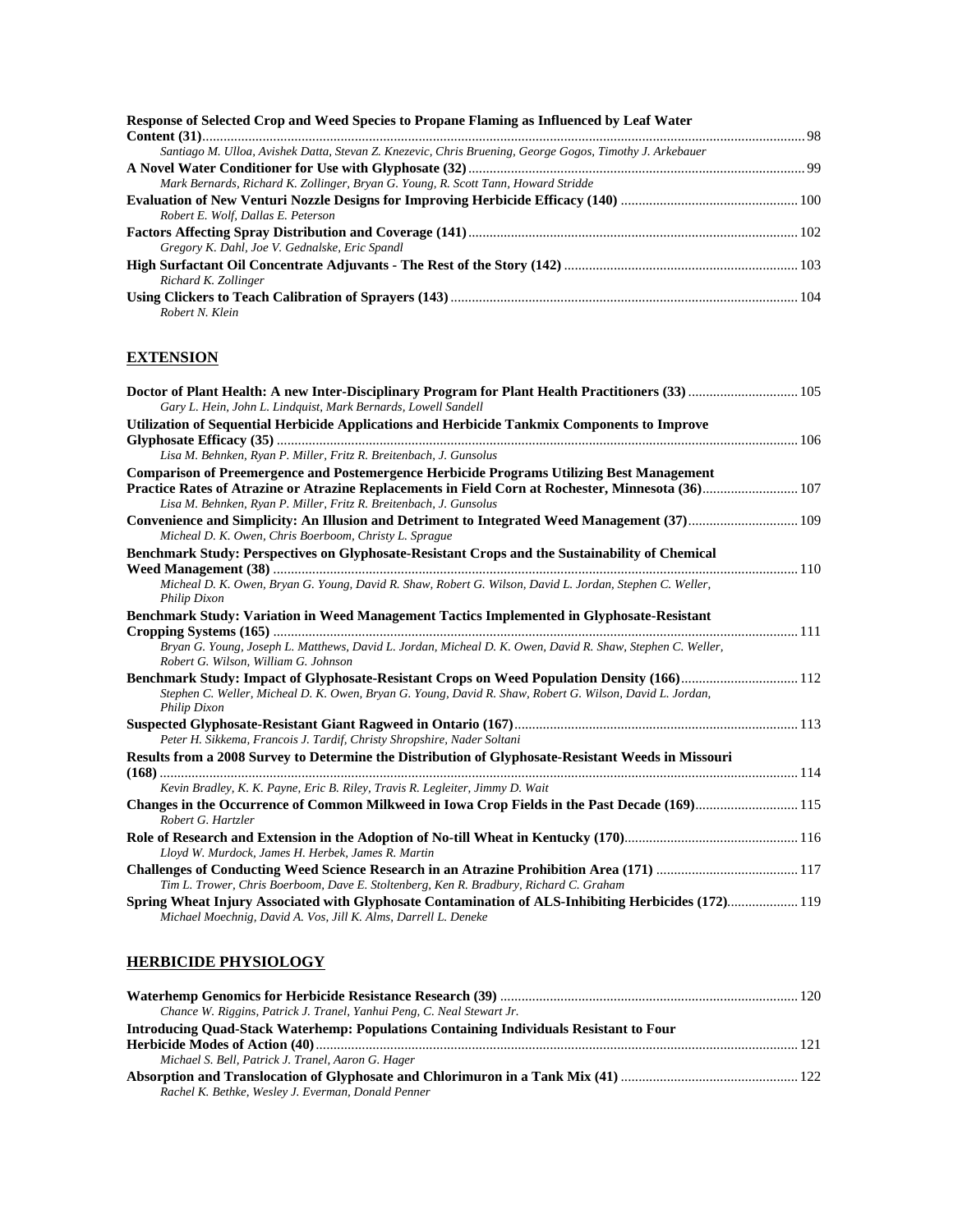| Chlorophyll Fluorescence to Assess Glyphosate Response in Herbicide Resistant Giant Ragweed (43) 123<br>Renae R. Robertson, Burkhard Schulz, Stephen C. Weller |  |
|----------------------------------------------------------------------------------------------------------------------------------------------------------------|--|
|                                                                                                                                                                |  |
| Renae R. Robertson, Burkhard Schulz, Stephen C. Weller                                                                                                         |  |
| Ryan S. Henry, Greg R. Kruger, Vince M. Davis, Stephen C. Weller, William G. Johnson                                                                           |  |
| Persistence and Efficacy of Flumioxazin as Affected by Soil Organic Matter, Clay Content and Soil                                                              |  |
|                                                                                                                                                                |  |
| Calvin F. Glaspie, Wesley J. Everman, Andrew J. Chomas                                                                                                         |  |
| Evan C. Sivesind, Chris Boerboom, David E. Stoltenberg, John M. Gaska                                                                                          |  |
| Preponderance of the Protoporphyrinogen Oxidase Glycine Deletion in Waterhemp Resistant to                                                                     |  |
|                                                                                                                                                                |  |
| Kate A. Thinglum, Chance W. Riggins, Patrick J. Tranel, Kevin Bradley, Kassim Al-Khatib                                                                        |  |
| <b>Molecular Modeling and Biochemical Effects of a Glycine Deletion in Waterhemp</b>                                                                           |  |
|                                                                                                                                                                |  |
| Patrick J. Tranel, Franck E. Dayan, Pankaj R. Daga, Stephen O. Duke, Ryan M. Lee, Robert J. Doerksen                                                           |  |
| An Alternative to the Glycine Deletion: Why R98L was Selected in Common Ragweed                                                                                |  |
|                                                                                                                                                                |  |
| Stephanie L. Rousonelos, Ryan M. Lee, Patrick J. Tranel                                                                                                        |  |
|                                                                                                                                                                |  |
| Rachel K. Bethke, Donald Penner, William T. Molin                                                                                                              |  |
|                                                                                                                                                                |  |
| Michael S. Bell, Patrick J. Tranel, Chance W. Riggins                                                                                                          |  |
| Managing Glyphosate-Resistant Horseweed with Postemergence Applications of Glyphosate and 2,4-                                                                 |  |
|                                                                                                                                                                |  |
| Greg R. Kruger, Vince M. Davis, Stephen C. Weller, William G. Johnson                                                                                          |  |

### **INVASIVE WEEDS AND RANGELAND**

| Ryan E. Rapp, Stevan Z. Knezevic                                                                              |  |
|---------------------------------------------------------------------------------------------------------------|--|
| Effects of Calcium Carbonate, Sodium Carbonate, and Imazapyr for Vegetation Control on Sandbars               |  |
|                                                                                                               |  |
| Avishek Datta, Stevan Z. Knezevic, Charles A. Shapiro, Jon Scott, Mike Mainz                                  |  |
|                                                                                                               |  |
| George O. Kegode                                                                                              |  |
|                                                                                                               |  |
| Walter H. Fick, Wayne A. Geyer                                                                                |  |
| Michael Moechnig, Darrell L. Deneke, Jill K. Alms, David A. Vos                                               |  |
|                                                                                                               |  |
| Stevan Z. Knezevic, Avishek Datta, Ryan E. Rapp, Jon Scott, Leo D. Charvat, Joseph Zawierucha                 |  |
| Leafy Spurge Control with Tank-mixes of Imazapic and Saflufenacil Applied in Spring (59) 140                  |  |
| Stevan Z. Knezevic, Avishek Datta, Ryan E. Rapp, Jon Scott, Leo D. Charvat, Joseph Zawierucha                 |  |
|                                                                                                               |  |
| Ryan E. Rapp, Stevan Z. Knezevic                                                                              |  |
|                                                                                                               |  |
| Jon S. Claus, Ronnie G. Turner, Jeff H. Meredith, C. Stephen Williams, Mark J. Holliday                       |  |
| Aminocyclopyrachlor Blend Products for Brush and Weed Control on Roadside and Utility Rights-of-              |  |
|                                                                                                               |  |
| Susan K. Rick, Ronnie G. Turner, Jerry R. Pitts, Edison Hidalgo, Jon C. Claus                                 |  |
| Aminocyclopyrachlor Blend Products for Vegetation Management on Railroad and Industrial Sites                 |  |
|                                                                                                               |  |
| Ronnie G. Turner, Donald D. Ganske, Michael L. Link, Edison Hidalgo, Jon C. Claus                             |  |
|                                                                                                               |  |
| Byron B. Sleugh, Mary B. Halstvedt, D. C. Cummings, Pat L. Burch, William N. Kline, Vernon B. Langston, David |  |
| E. Hillger, Vanelle F. Peterson                                                                               |  |
|                                                                                                               |  |
| David E. Hillger, Melissa A. Bravo                                                                            |  |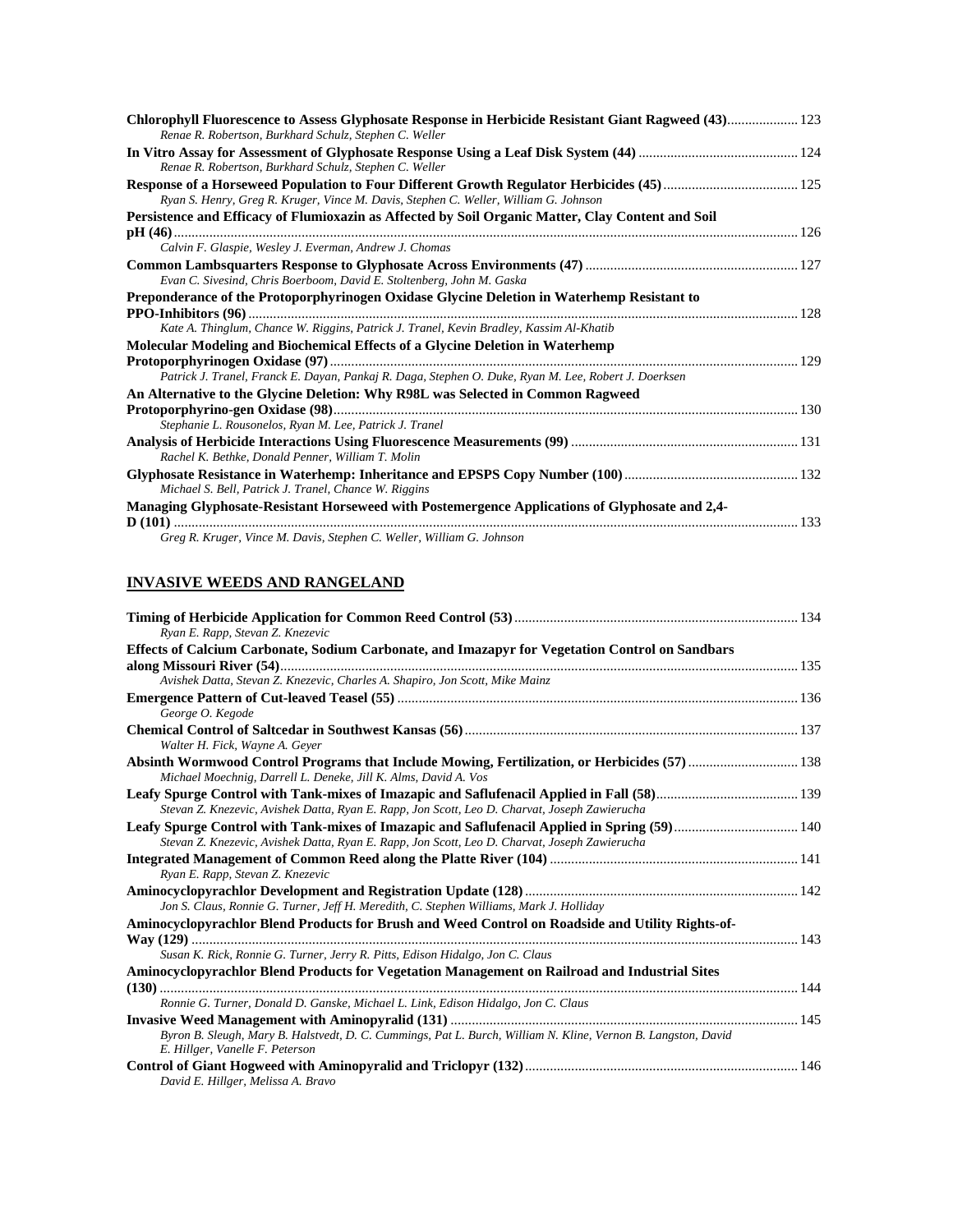| Efficacy of Aminopyralid and Metsulfuron on Selected Range and Pasture Weeds and Brush (133)  147<br>Byron B. Sleugh, Mary B. Halstvedt, Pat L. Burch, Vernon B. Langston, D. C. Cummings, David E. Hillger,<br>William N. Kline, Robert G. Wilson, Mark Renz, Kevin Bradley |  |
|------------------------------------------------------------------------------------------------------------------------------------------------------------------------------------------------------------------------------------------------------------------------------|--|
| Can Reduced Herbicide Rates and Fall Timings Control Canada Thistle and Maintain Forb Cover in                                                                                                                                                                               |  |
|                                                                                                                                                                                                                                                                              |  |
| Brendon Panke, Mark Renz.                                                                                                                                                                                                                                                    |  |
|                                                                                                                                                                                                                                                                              |  |
| Mark Renz                                                                                                                                                                                                                                                                    |  |
|                                                                                                                                                                                                                                                                              |  |
| Eric E. Frasure, Mark Bernards                                                                                                                                                                                                                                               |  |
|                                                                                                                                                                                                                                                                              |  |
| Ed Fields                                                                                                                                                                                                                                                                    |  |
|                                                                                                                                                                                                                                                                              |  |
| <b>Riley Walters</b>                                                                                                                                                                                                                                                         |  |
| Jeffrey W. Vogel                                                                                                                                                                                                                                                             |  |

### **INVASIVE WEED MANAGEMENT IN THE MID-PLAINS**

| William T. Haller   |  |
|---------------------|--|
|                     |  |
| Stevan Z. Knezevic  |  |
|                     |  |
| Walter H. Fick      |  |
|                     |  |
| Celestine A. Duncan |  |

### **WEED BIOLOGY AND ECOLOGY**

| Weedy Transgenic Volunteer Corn in Corn and the Effect on Corn Root Damage by Western Corn        |  |
|---------------------------------------------------------------------------------------------------|--|
|                                                                                                   |  |
| Paul T. Marquardt, Christian H. Krupke, William G. Johnson                                        |  |
|                                                                                                   |  |
| Jared J. Schmidt, John L. Lindquist, Mark Bernards, Jeff F. Pedersen                              |  |
| Jianyang Liu, Patrick J. Tranel, Adam Davis                                                       |  |
|                                                                                                   |  |
| Melissa M. Kruger, Greg R. Kruger, Vince M. Davis, Stephen C. Weller, William G. Johnson          |  |
|                                                                                                   |  |
| Jason Waite, Kassim Al-Khatib                                                                     |  |
| Emily R. Bernstein, David E. Stoltenberg, Joshua L. Posner, Janet L. Hedtcke                      |  |
| <b>Adam Davis</b>                                                                                 |  |
| Increasing Cover Crop Diversity and Weed Suppressiveness of Soils in Organic Cropping Systems     |  |
|                                                                                                   |  |
| Sam E. Wortman, John L. Lindquist, Rhae A. Drijber, Mark Bernards, Charles A. Francis             |  |
|                                                                                                   |  |
| Erin C. Taylor, Karen A. Renner, Christy L. Sprague                                               |  |
| Sukhvinder Singh, Patrick J. Tranel                                                               |  |
| José M. Gómez, Micheal D. K. Owen                                                                 |  |
| <b>Comparison of Five Common Waterhemp Cohorts: Plant Population Density, Flowering Date, and</b> |  |
|                                                                                                   |  |
| Chenxi Wu, Micheal D. K. Owen                                                                     |  |
| Chad B. Brabham, William G. Johnson                                                               |  |